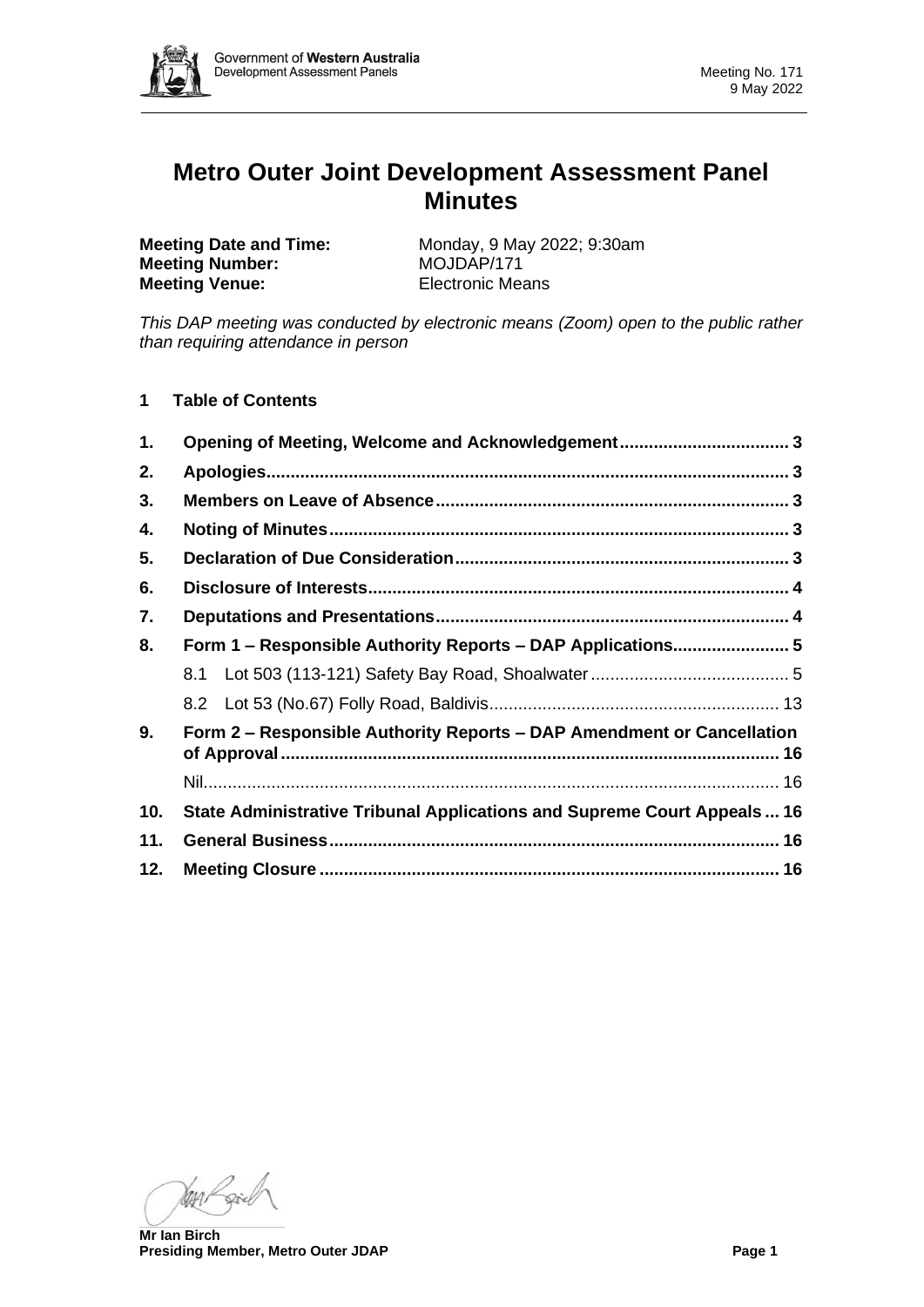

# **Attendance**

# **DAP Members**

Mr Ian Birch (Presiding Member) Ms Sheryl Chaffer (Deputy Presiding Member) Mr Jason Hick (Third Specialist Member) Cr Lorna Buchan (Local Government Member, City of Rockingham) Cr Mark Jones (Local Government Member, City of Rockingham)

# **Officers in attendance**

Mr David Banovic (City of Rockingham) Mr Mike Ross (City of Rockingham)

*Item 8.1* Mr Neels Pretorius (City of Rockingham) Mr Danny Sriono (City of Rockingham)

*Item 8.2* Mr Chris Parlane (City of Rockingham) Mrs Emma Lambert (City of Rockingham)

# **Minute Secretary**

Ms Megan Ventris (DAP Secretariat) Ms Zoe Hendry (DAP Secretariat)

# **Applicants and Submitters**

*Item 8.1* Mr Alessandro Stagno (Apex Planning) Mr Behnam Bordbar (Transcore) Mr Scott Ferguson (Jarra Property)

*Item 8.2* Mr Gorki Bogdanich (Archetype Design Studio) Ms Clare McLean (Peter Webb & Associates) Mr Satish Devata (Japa) Mr Michael Paton Ms Kathy Paton Mr Gregory Spoonheim Mr Brad Woolley Ms Margaret Smith Ms Michelle Harvey Ms Debbie MacKenzie Mr Peta Sims Ms Julie Davey

# **Members of the Public / Media**

There were 4 members of the public in attendance.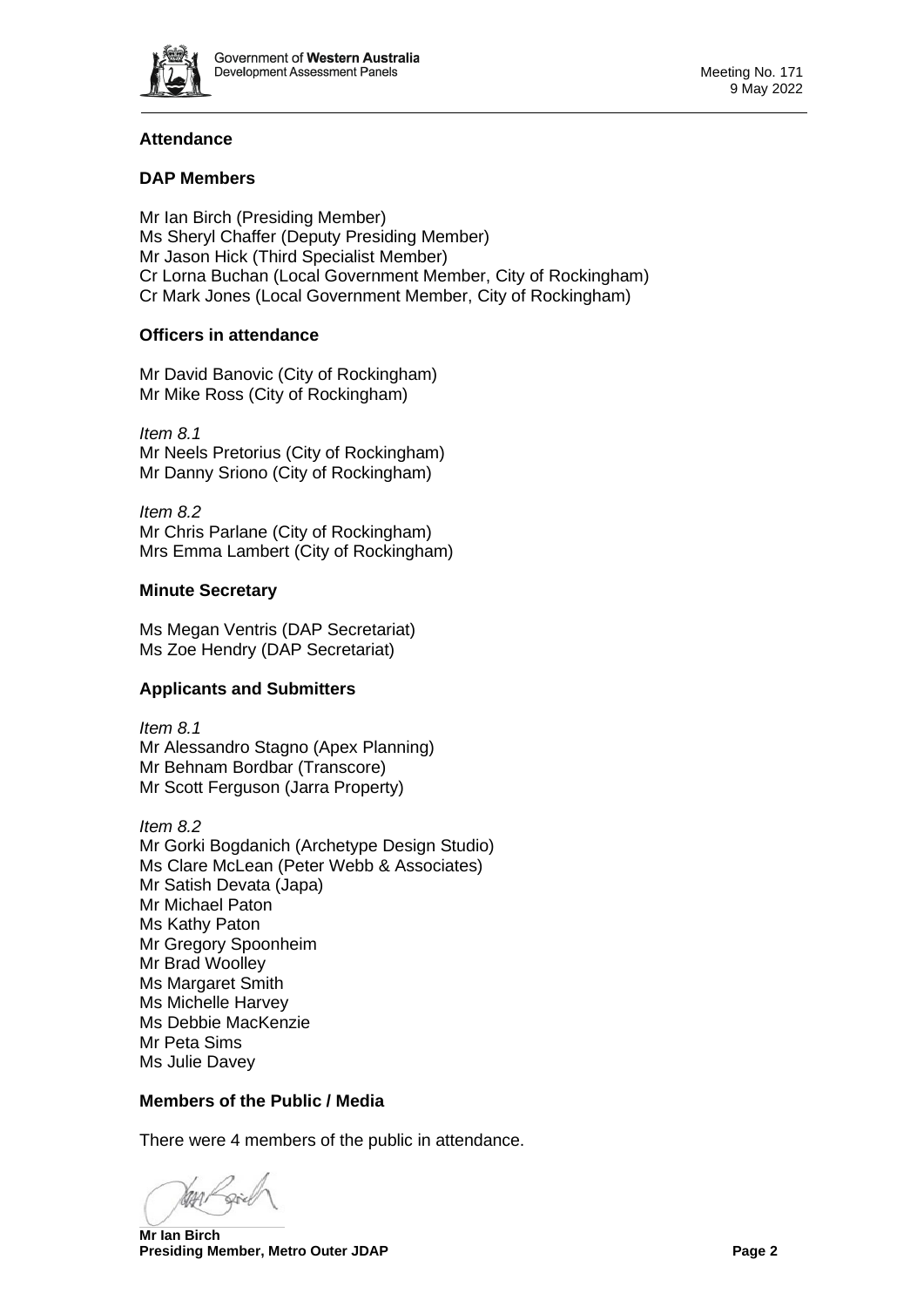

# <span id="page-2-0"></span>**1. Opening of Meeting, Welcome and Acknowledgement**

The Presiding Member declared the meeting open at 9:38am on 9 May 2022 and acknowledged the traditional owners and paid respect to Elders past and present of the land on which the meeting was being held.

The Presiding Member announced the meeting would be run in accordance with the DAP Standing Orders 2020 under the *Planning and Development (Development Assessment Panels) Regulations 2011.*

### **1.1 Announcements by Presiding Member**

The Presiding Member advised that in accordance with Section 5.16 of the DAP Standing Orders 2020 which states *'A person must not use any electronic, visual or audio recording device or instrument to record the proceedings of the DAP meeting unless the Presiding Member has given permission to do so.',* the meeting would not be recorded.

This meeting was convened via electronic means (Zoom). Members were reminded to announce their name and title prior to speaking.

### <span id="page-2-1"></span>**2. Apologies**

Nil.

### <span id="page-2-2"></span>**3. Members on Leave of Absence**

Nil.

### <span id="page-2-3"></span>**4. Noting of Minutes**

DAP members noted that signed minutes of previous meetings are available on the [DAP website.](https://www.dplh.wa.gov.au/about/development-assessment-panels/daps-agendas-and-minutes)

#### <span id="page-2-4"></span>**5. Declaration of Due Consideration**

The Presiding Member noted that an addendum to the agenda was published to include details of a DAP direction for further information and responsible authority response in relation to Item 8.1 and 8.2, received on 6 May 2022.

<span id="page-2-5"></span>All members declared that they had duly considered the documents.

Van Reich

**Mr Ian Birch Presiding Member, Metro Outer JDAP Page 3**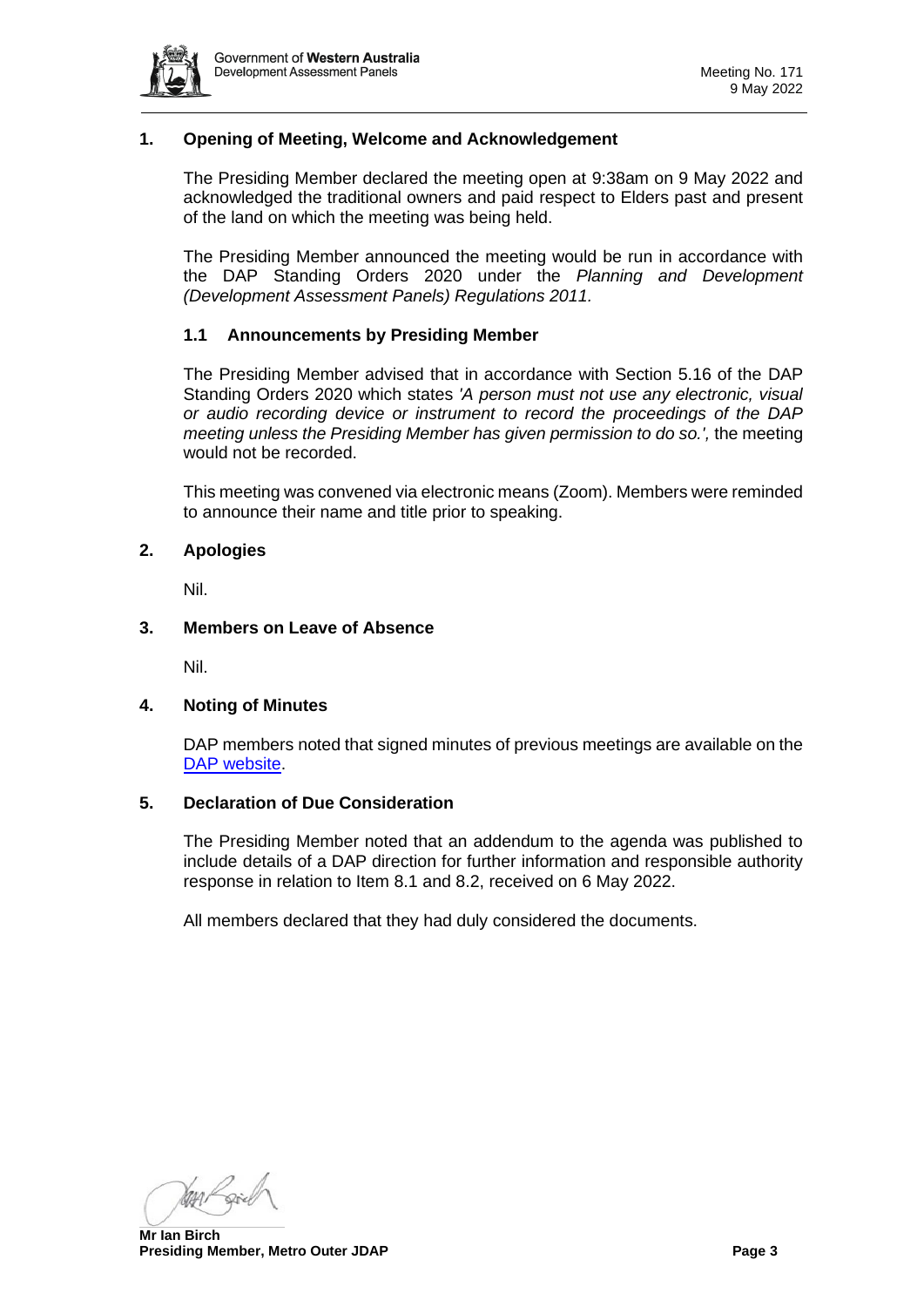

# **6. Disclosure of Interests**

In accordance with section 2.4.9 of the DAP Code of Conduct 2017, DAP Member, Cr Lorna Buchan and Cr Mark Jones, declared that they participated in a prior Council meeting in relation to the application at item 8.1 and 8.2. However, under section 2.1.2 of the DAP Code of Conduct 2017, Cr Lorna Buchan and Cr Mark Jones acknowledged that they are not bound by any previous decision or resolution of the local government and undertake to exercise independent judgment in relation to any DAP application before them, which will be considered on its planning merits.

In accordance with section 6.2 and 6.3 of the DAP Standing Orders 2020, the Presiding Member determined that the members listed above, who have disclosed a Impartiality Interest, are permitted to participate in the discussion and voting on the items.

# <span id="page-3-0"></span>**7. Deputations and Presentations**

- **7.1** Mr Behnam Bordbar (Transcore) addressed the DAP in support of the recommendation for the application at Item 8.1 and responded to questions from the panel.
- **7.2** Mr Alessandro Stagno (Apex Planning) addressed the DAP in support of the recommendation for the application at Item 8.1 and responded to questions from the panel.
- **7.3** The City of Rockingham addressed the DAP in relation to the application at Item 8.1 and responded to questions from the panel.

# *The presentations at Items 7.1 – 7.3 were heard prior to the application at Item 8.1.*

- **7.4** Mr Michael Paton addressed the DAP in support of the recommendation for the application at Item 8.2.
- **7.5** Mr Gregory Spoonheim addressed the DAP in support of the recommendation for the application at Item 8.2.
- **7.6** Mr Brad Woolley's presentation was noted by the DAP in support of the recommendation for the application at Item 8.2.
- **7.7** Ms Margaret Smith addressed the DAP in support of the recommendation for the application at Item 8.2 and responded to questions from the panel.
- **7.8** Ms Peta Sims provided Ms Caroline Meeusen's presentation to the DAP in support of the recommendation for the application at Item 8.2.
- **7.9** Ms Debbie MacKenzie provided Mr Geoffrey Tomlinson's presentation to the DAP in support of the recommendation for the application at Item 8.2.
- **7.10** Ms Michelle Harvey addressed the DAP in support of the recommendation for the application at Item 8.2.

MAR Raig

**Mr Ian Birch Presiding Member, Metro Outer JDAP Page 4**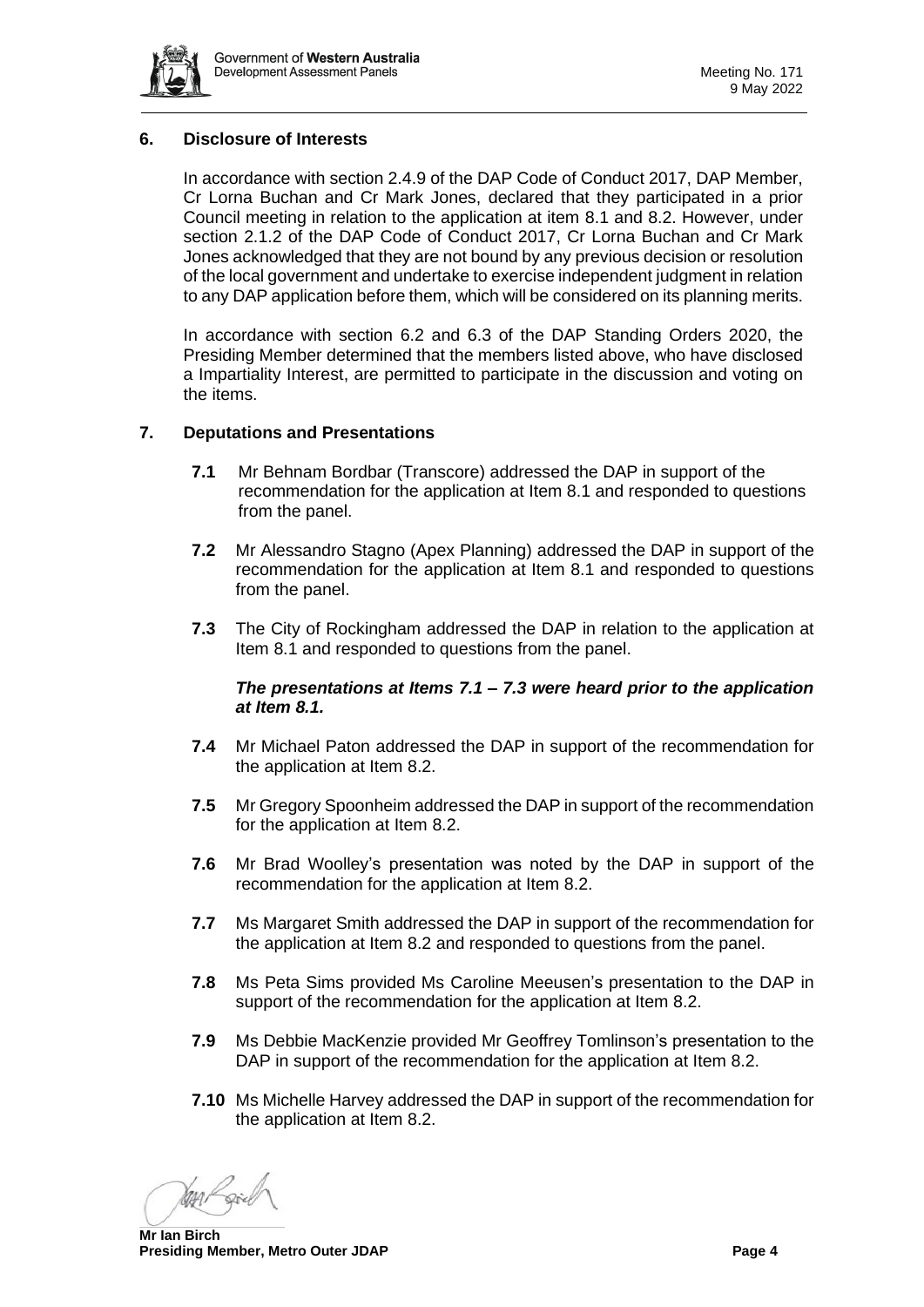

- **7.11** Ms Debbie MacKenzie addressed the DAP in support of the recommendation for the application at Item 8.2.
- **7.12** Ms Peta Sims addressed the DAP in support of the recommendation for the application at Item 8.2 and responded to questions from the panel.
- **7.13** Ms Peta Sims provided Ms Fiona Tassell's presentation to the DAP in support of the recommendation for the application at Item 8.2.
- **7.14** Ms Julie Davey addressed the DAP in support of the recommendation for the application at Item 8.2 and responded to questions from the panel.
- **7.15** Ms M Christensen provided a written presentation in support of the recommendation for the application at Item 8.2 and was noted by the panel.
- **7.16** Mr Ross McCamish provided a written presentation in support of the recommendation for the application at Item 8.2 and was noted by the panel.
- **7.17** Ms Kym Robinson provided a written presentation in support of the recommendation for the application at Item 8.2 and was noted by the panel.
- **7.18** Mr Rob Link provided a written presentation in support of the recommendation for the application at Item 8.2 and was noted by the panel.
- **7.19** Mr Gorki Bogdanich (Archetype Design Studio) addressed the DAP against the recommendation for the application at Item 8.2 and responded to questions from the panel.
- **7.20** Ms Clare McLean (Peter Webb & Associates) addressed the DAP against the recommendation for the application at Item 8.2 and responded to questions from the panel.
- **7.21** The City of Rockingham addressed the DAP in relation to the application at Item 8.2 and responded to questions from the panel.

*The presentations at Items 7.4 - 7.21 were heard prior to the application at Item 8.2.* 

- <span id="page-4-0"></span>**8. Form 1 – Responsible Authority Reports – DAP Applications**
- <span id="page-4-1"></span>**8.1 Lot 503 (113-121) Safety Bay Road, Shoalwater**

Development Description: Proposed Service Station Applicant: APEX Planning Owner: MPX Group Pty Ltd Responsible Authority: City of Rockingham DAP File No: DAP/22/02177

Man Reich

**Mr Ian Birch Presiding Member, Metro Outer JDAP Page 5**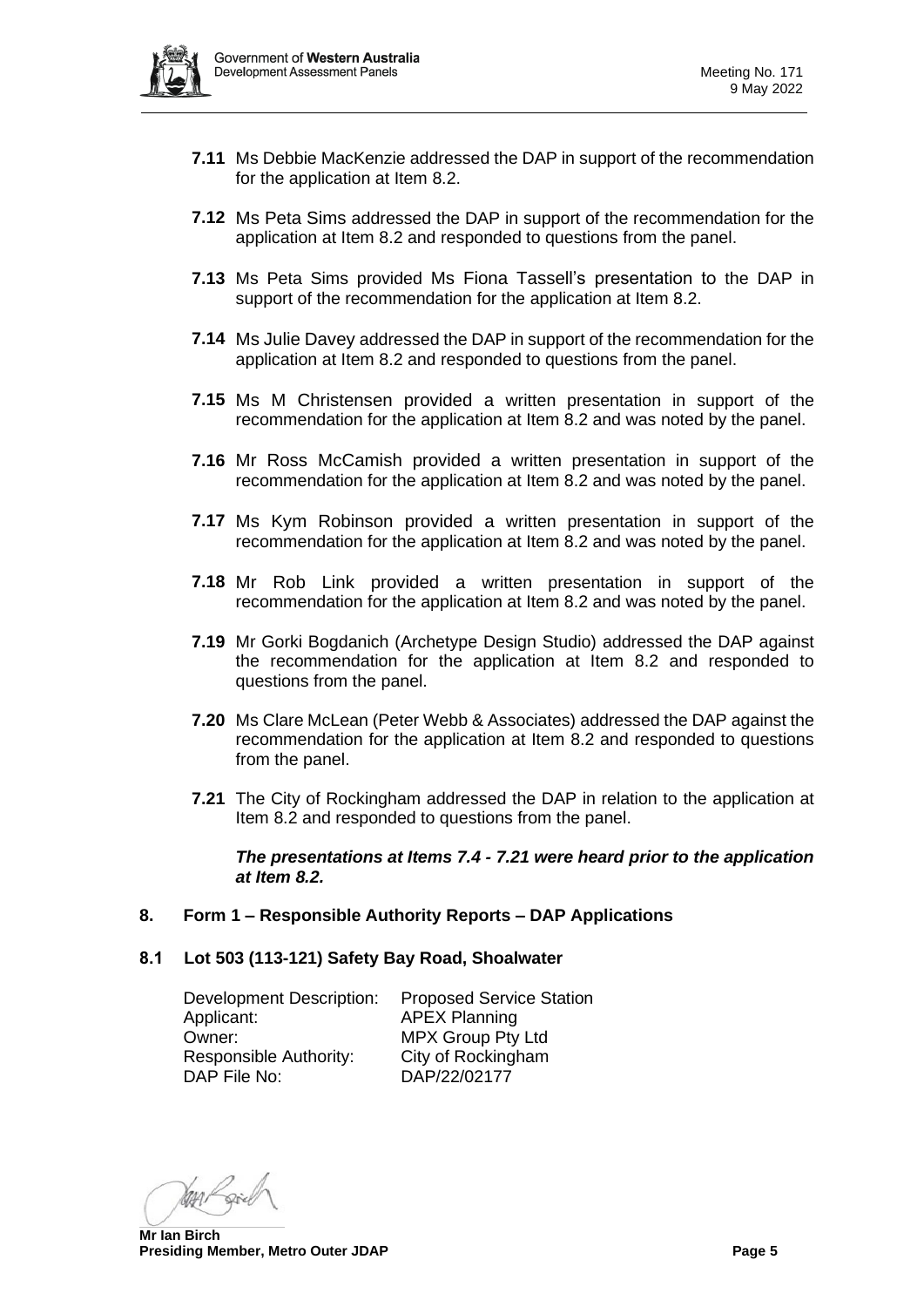

# **REPORT RECOMMENDATION**

**Moved by: Cr Mark Jones <b>Seconded by: Cr Lorna Buchan** 

With the approval of the Mover and Seconder, the following amendment was made:

*(i) That the preamble be amended to include the following:*

*The City of Rockingham responsible authority report (RAR) is to be submitted to the DAP Secretariat by midday on the 29 June 2022.*

# **REASON:** A deferral cannot be indefinite.

That the Metro Outer Joint Development Assessment Panel resolves to:

**DEFER** Development Assessment Panel reference DAP22/02177 and accompanying plans to give the applicant time to prepare an updated site plan which considers alternative access arrangements for Safety Bay Road:

- Overall Site Plan, dated 13.12.2021;
- Proposed Site Plan, dated 13.12.2021;
- Demolition Plan, dated 23.02.2021;
- Proposed Levels Plan, dated 13.12.2021;
- Proposed Floor Plan, dated 24.06.2021;
- Proposed Canopy Plan, dated 23.02.2021;
- Proposed Elevations Shop, dated 13.12.2021;
- Proposed Elevations Canopy, dated 23.02.2021; and
- Proposed Landscaping Plan, dated 13.12.2021.

The City of Rockingham responsible authority report (RAR) is to be submitted to the DAP Secretariat by midday on 29 June 2022.

### **Reason**

1. There will be a traffic conflict between the proposed southern crossover for the Service Station and the existing adjoining main crossover for the Shoalwater Neighbourhood Shopping Centre, which is likely to have an unacceptable traffic safety risk and conflict with traffic entering and exiting from Safety Bay Road. The applicant must submit a revised site plan for the Service Station and the Shopping Centre to reconcile this traffic conflict between the crossovers, to the extent that the development can comply with Austroad's requirements.

### **The Report Recommendation (as amended) was put and LOST (2/3).**

- For: Cr Mark Jones Cr Lorna Buchan
- Against: Mr Ian Birch Ms Sheryl Chaffer Mr Jason Hick

Man Revil

**Mr Ian Birch Presiding Member, Metro Outer JDAP Page 6**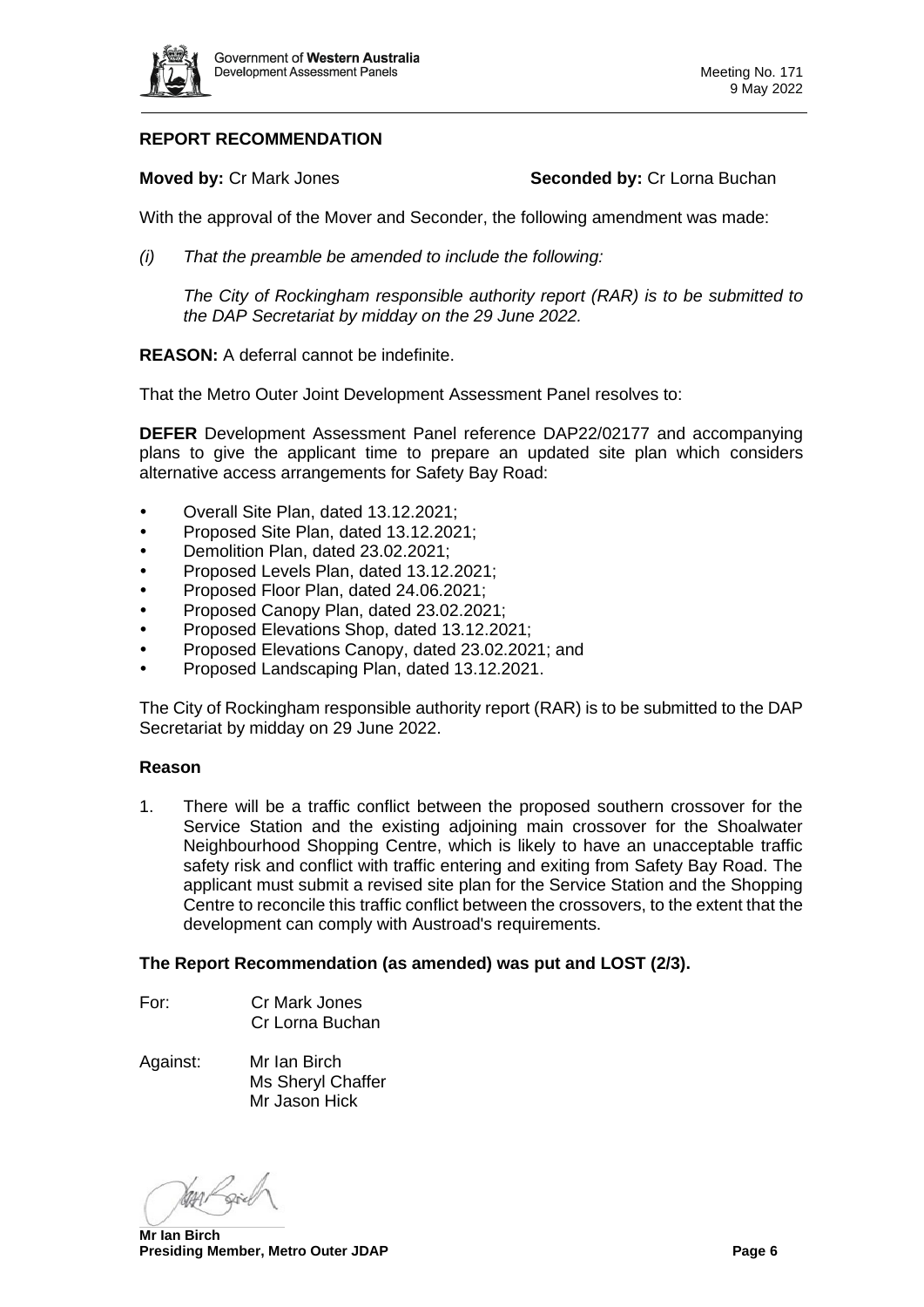

# **ALTERNATE MOTION**

**Moved by: Ms Sheryl Chaffer <b>Seconded by:** Mr Jason Hick

With the approval of the Mover and Seconder, the following amendment was made:

That Condition No. 3a be deleted and the remaining sub-points be re-alphabetised accordingly.

**REASON:** The condition is considered to significantly change the approval. The RAR motion to defer the application to achieve the same end was, by majority, rejected by the panel.

That the Metro Outer Joint Development Assessment Panel resolves to:

**Approve** DAP Application reference DAP/22/02177 and the accompanying plans:

- Overall Site Plan, dated 13.12.2021;
- Proposed Site Plan, dated 13.12.2021;
- Demolition Plan, dated 23.02.2021;
- Proposed Levels Plan, dated 13.12.2021;
- Proposed Floor Plan, dated 24.06.2021;
- Proposed Canopy Plan, dated 23.02.2021;
- Proposed Elevations Shop, dated 13.12.2021;
- Proposed Elevations Canopy, dated 23.02.2021; and
- Proposed Landscaping Plan, dated 13.12.2021.

In accordance with Clause 68 of the Planning and Development (Local Planning Schemes) Regulations 2015 and the provisions of clause 68(2)(b) of the deemed provisions of the City of Rockingham Town Planning Scheme No. 2, subject to the following conditions:-

### **Conditions**

- 1. This decision constitutes development approval only and is valid for a period of 4 years from the date of approval. If the subject development is not substantially commenced within the specified period, the approval shall lapse and be of no further effect.
- 2. All development must be carried out in accordance with the approved plans, save that, in the event of an inconsistency between the approved plans and a requirement of the conditions set out below, the requirements of the conditions shall prevail.
- 3. Prior to apply for a Building Permit, revised plans shall be provided, illustrating:
	- a. The proposed Service Station Pylon Sign and the existing Shopping Centre Pylon Sign to the north do not restrict sight distances.
	- b. The existing Shopping Centre Pylon Sign to the north is relocated to provide at least 1.0m horizontal clearance from the road pavement.

MAN Parcel

**Mr Ian Birch Presiding Member, Metro Outer JDAP Page 7**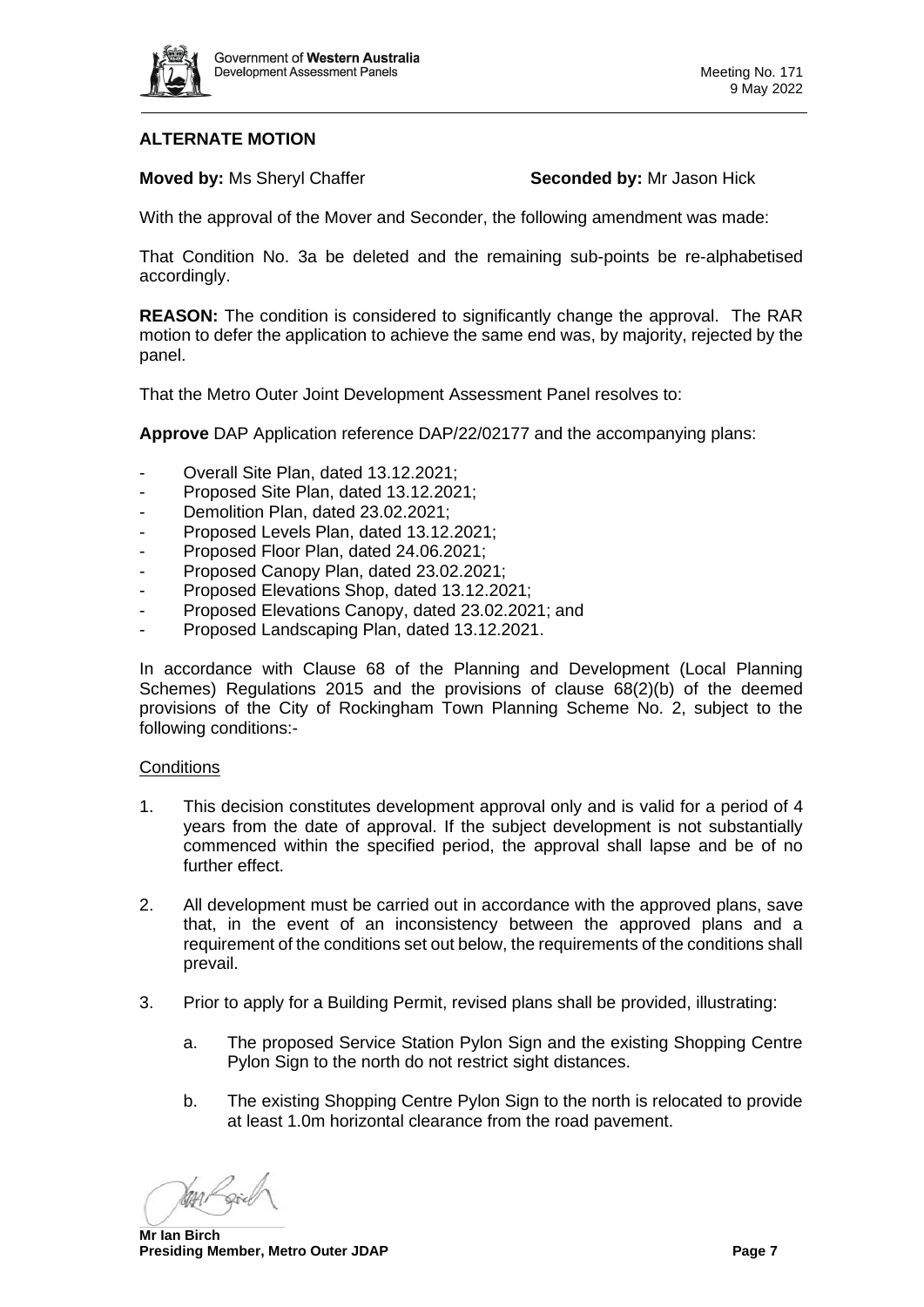

- 4. Stormwater from all roofed and paved areas shall be collected and contained on site. Stormwater must not affect or be allowed to flow onto or into any other property or road reserve. All stormwater generated by the development must be managed in accordance with Planning Policy 3.4.3 - Urban Water Management to the satisfaction of the City of Rockingham. The approved plans must be implemented and all works must be maintained for the duration of the development.
- 5. Prior to applying for a Building Permit, a Waste Management Plan must be prepared and include the following detail to the satisfaction of the City of Rockingham:
	- (i) the location of bin storage areas and bin collection areas;
	- (ii) the number, volume and type of bins, and the type of waste to be placed in the bins;
	- (iii) management of the bins and the bin storage areas, including cleaning, rotation and moving bins to and from the bin collection areas; and
	- (iv) frequency of bin collections.

All works must be carried out in accordance with the Waste Management Plan and maintained at all times, for the duration of development.

- 6. Prior to applying for a Building Permit, a Landscaping Plan to the satisfaction of the City of Rockingham must be prepared and must include the following detail:
	- (i) the location, number and type of existing and proposed trees and shrubs, including calculations for the landscaping area;
	- (ii) any lawns to be established and areas to be mulched;
	- (iii) any natural landscape areas to be retained;
	- (iv) those areas to be reticulated or irrigated; and
	- (v) proposed upgrading to landscaping, paving and reticulation of the street setback area and all verge areas.

The landscaping, paving and reticulation must be completed prior to the occupation of the development, and must be maintained at all times to the satisfaction of the City of Rockingham for the duration of the development.

- 7. Prior to applying for a building permit, an external lighting plan is to be submitted and approved by the City of Rockingham demonstrating compliance with AS 4282 – Control of Obtrusive Effects of Outdoor Lighting. External lighting is to be implemented in accordance with the lighting plan for the duration of the development, to the satisfaction of the City of Rockingham.
- 8. Prior to the occupation of the development, any damage to existing City infrastructure within the road reservation including kerb, road pavement, turf, irrigation, bollards and footpaths is to be repaired to the satisfaction of the City of Rockingham at the cost of the applicant.
- 9. Prior to occupation, a final Acoustic Assessment must be prepared and submitted to the City of Rockingham which demonstrates to the City's satisfaction, that the completed development complies with the *Environmental Protection (Noise) Regulations 1997.*

gan/ Soic

**Mr Ian Birch Presiding Member, Metro Outer JDAP Page 8**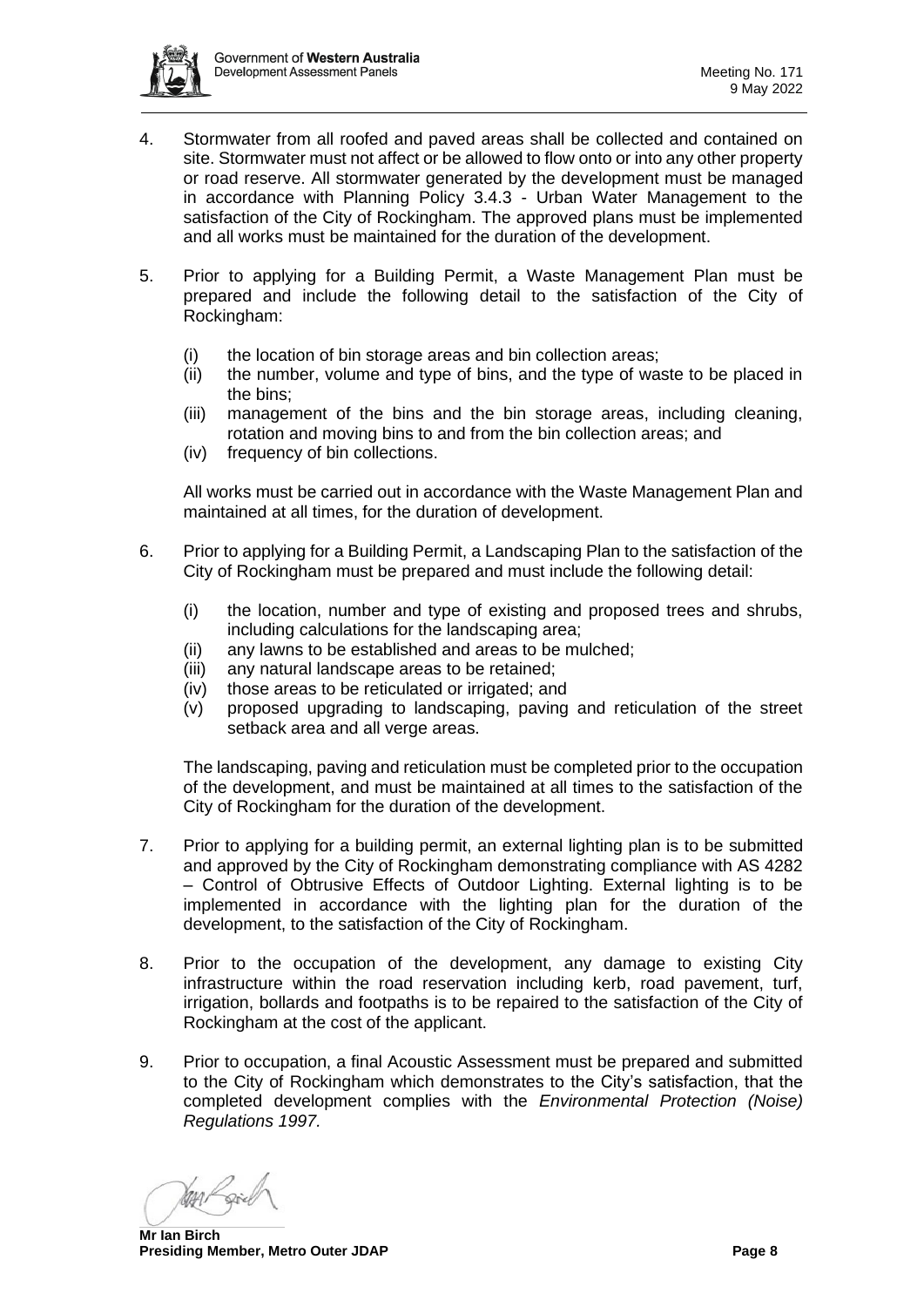

- 10. The recommendations of the Llyod George Acoustics' Environmental Noise Assessment Reference: 20115960-01 are to be implemented for the duration of the development.
- 11. All commercial vehicle movements associated with service delivery and refuelling shall outside the AM and PM peak hour periods to minimise traffic safety risk.
- 12. The Service Station development shall incorporate Stage 1 vapour recovery and Stage 2 vapour recovery systems which are to be installed and operated at all times under a regular program of inspection and maintenance for the life of the development.

# **FOOTNOTES**

- Note 1: Where an approval has so lapsed, no development must be carried out without the further approval of the local government having first been sought and obtained.
- Note 2: A separate approval from the City's Health Services is required under the Food Act 2008 and Food Safety Standards. This is required prior to the lodgement of an application for a Building Permit - Certified. The applicant should liaise with the City's Health Services in this regard.
- Note 3: A Building Permit must be obtained for the proposed works prior to commencement of site works. The applicant and owner should liaise with the City's Building Services in this regard.
- Note 4: All works in the road reserve, including construction of a crossover, planting of street trees, and other streetscape works and works to the road carriageway must be to the specifications of the City of Rockingham; the applicant should liaise with the City of Rockingham's Engineering Services in this regard.
- Note 5: A Sign Permit must be obtained for any advertising associated with the development, including signage painted on the building. The applicant should liaise with the City of Rockingham's Building Services in this regard.

### **AMENDING MOTION 1**

**Moved by:** Mr Ian Birch **Seconded by:** Ms Sheryl Chaffer

That Condition No. 12 be amended to read as follows:

*The Service Station development shall incorporate Stage 1 vapour recovery and Stage 2 vapour recovery system which are is to be installed and operated at all times under a regular program of inspection and maintenance for the life of the development.* 

Van Para

**Mr Ian Birch Presiding Member, Metro Outer JDAP Page 9**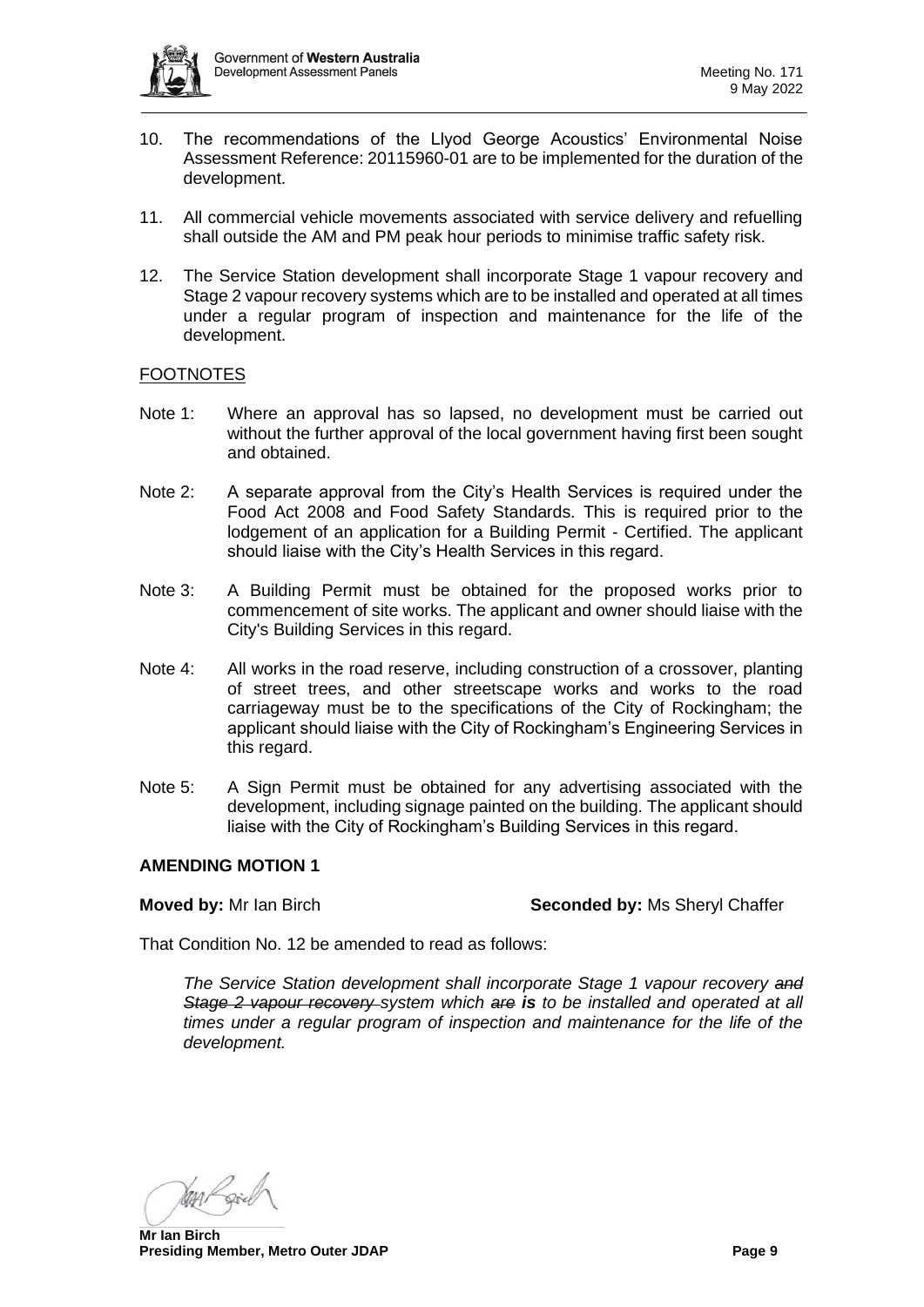

# **The Amending Motion was put and CARRIED (3/2).**

- For: Mr Ian Birch Ms Sheryl Chaffer Mr Jason Hick
- Against: Cr Lorna Buchan Cr Mark Jones

**REASON:** The addition of a stage 2 recovery system required by the condition is not considered sustainable. As acknowledged in the Responsible Authority Report, the Emissions Impact Assessment, peer reviewed by the City, concludes that the application as submitted meets required air quality standards. It was noted that current industry standards in WA do not require that new petrol stations apply a VR2 system at their bowser hoses.

# **ALTERNATE RECOMMENDATION (AS AMENDED)**

That the Metro Outer Joint Development Assessment Panel resolves to:

**Approve** DAP Application reference DAP/22/02177 and the accompanying plans:

- Overall Site Plan, dated 13.12.2021:
- Proposed Site Plan, dated 13.12.2021;
- Demolition Plan, dated 23.02.2021;
- Proposed Levels Plan, dated 13.12.2021;
- Proposed Floor Plan, dated 24.06.2021;
- Proposed Canopy Plan, dated 23.02.2021;
- Proposed Elevations Shop, dated 13.12.2021;
- Proposed Elevations Canopy, dated 23.02.2021; and
- Proposed Landscaping Plan, dated 13.12.2021.

In accordance with Clause 68 of the Planning and Development (Local Planning Schemes) Regulations 2015 and the provisions of clause 68(2)(b) of the deemed provisions of the City of Rockingham Town Planning Scheme No. 2, subject to the following conditions:-

#### **Conditions**

- 1. This decision constitutes development approval only and is valid for a period of 4 years from the date of approval. If the subject development is not substantially commenced within the specified period, the approval shall lapse and be of no further effect.
- 2. All development must be carried out in accordance with the approved plans, save that, in the event of an inconsistency between the approved plans and a requirement of the conditions set out below, the requirements of the conditions shall prevail.

Man Revil

**Mr Ian Birch Presiding Member, Metro Outer JDAP Page 10**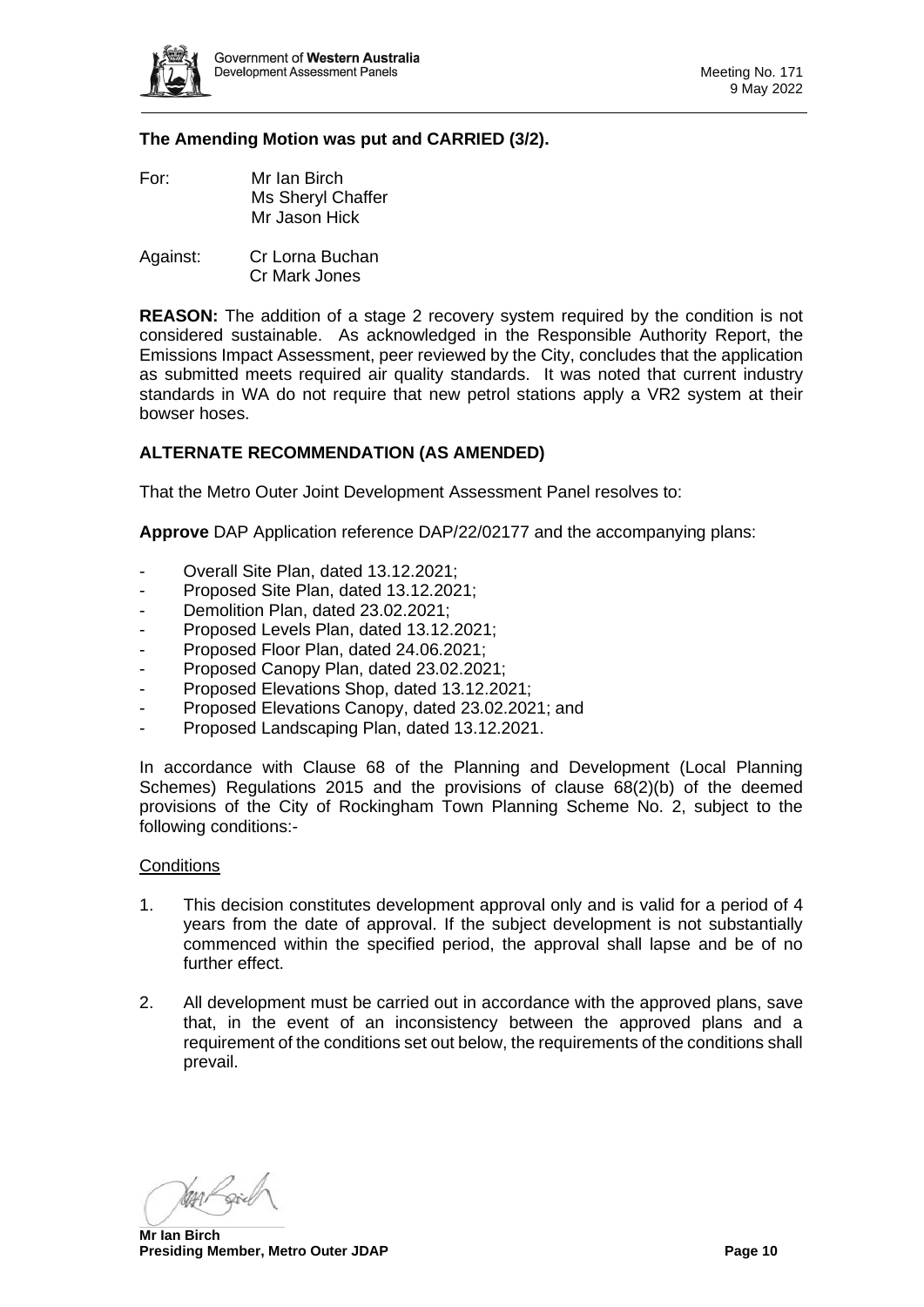

- 3. Prior to apply for a Building Permit, revised plans shall be provided, illustrating:
	- a. The proposed Service Station Pylon Sign and the existing Shopping Centre Pylon Sign to the north do not restrict sight distances.
	- b. The existing Shopping Centre Pylon Sign to the north is relocated to provide at least 1.0m horizontal clearance from the road pavement.
- 4. Stormwater from all roofed and paved areas shall be collected and contained on site. Stormwater must not affect or be allowed to flow onto or into any other property or road reserve. All stormwater generated by the development must be managed in accordance with Planning Policy 3.4.3 - Urban Water Management to the satisfaction of the City of Rockingham. The approved plans must be implemented and all works must be maintained for the duration of the development.
- 5. Prior to applying for a Building Permit, a Waste Management Plan must be prepared and include the following detail to the satisfaction of the City of Rockingham:
	- (i) the location of bin storage areas and bin collection areas;
	- (ii) the number, volume and type of bins, and the type of waste to be placed in the bins;
	- (iii) management of the bins and the bin storage areas, including cleaning, rotation and moving bins to and from the bin collection areas; and
	- (iv) frequency of bin collections.

All works must be carried out in accordance with the Waste Management Plan and maintained at all times, for the duration of development.

- 6. Prior to applying for a Building Permit, a Landscaping Plan to the satisfaction of the City of Rockingham must be prepared and must include the following detail:
	- (i) the location, number and type of existing and proposed trees and shrubs, including calculations for the landscaping area;
	- (ii) any lawns to be established and areas to be mulched;
	- (iii) any natural landscape areas to be retained;
	- (iv) those areas to be reticulated or irrigated; and
	- (v) proposed upgrading to landscaping, paving and reticulation of the street setback area and all verge areas.

The landscaping, paving and reticulation must be completed prior to the occupation of the development, and must be maintained at all times to the satisfaction of the City of Rockingham for the duration of the development.

7. Prior to applying for a building permit, an external lighting plan is to be submitted and approved by the City of Rockingham demonstrating compliance with AS 4282 – Control of Obtrusive Effects of Outdoor Lighting. External lighting is to be implemented in accordance with the lighting plan for the duration of the development, to the satisfaction of the City of Rockingham.

Man Reich

**Mr Ian Birch Presiding Member, Metro Outer JDAP Page 11**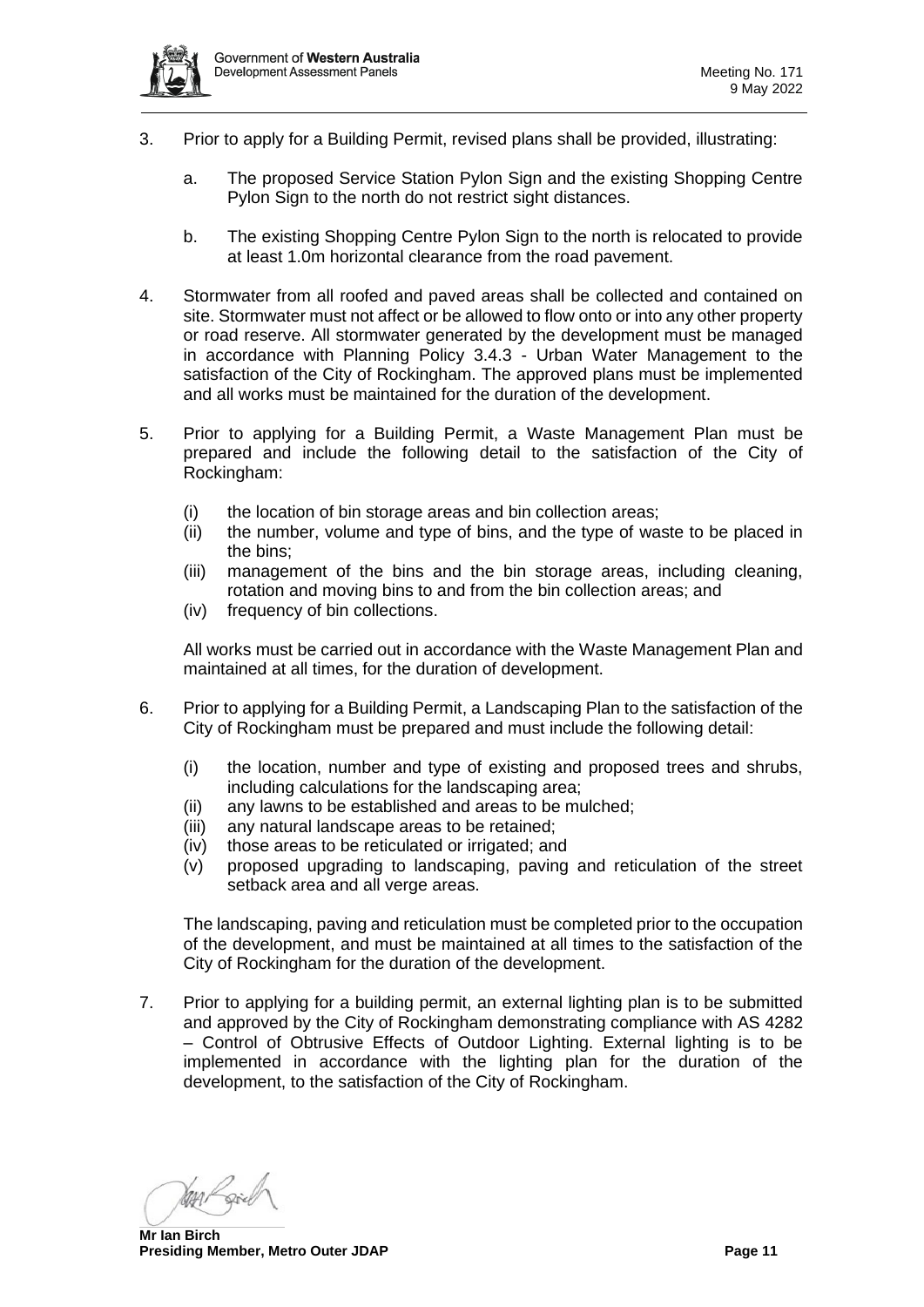

- 8. Prior to the occupation of the development, any damage to existing City infrastructure within the road reservation including kerb, road pavement, turf, irrigation, bollards and footpaths is to be repaired to the satisfaction of the City of Rockingham at the cost of the applicant.
- 9. Prior to occupation, a final Acoustic Assessment must be prepared and submitted to the City of Rockingham which demonstrates to the City's satisfaction, that the completed development complies with the *Environmental Protection (Noise) Regulations 1997.*
- 10. The recommendations of the Llyod George Acoustics' Environmental Noise Assessment Reference: 20115960-01 are to be implemented for the duration of the development.
- 11. All commercial vehicle movements associated with service delivery and refuelling shall outside the AM and PM peak hour periods to minimise traffic safety risk.
- 12. The Service Station development shall incorporate Stage 1 vapour recovery system which is to be installed and operated at all times under a regular program of inspection and maintenance for the life of the development.

# FOOTNOTES

- Note 1: Where an approval has so lapsed, no development must be carried out without the further approval of the local government having first been sought and obtained.
- Note 2: A separate approval from the City's Health Services is required under the Food Act 2008 and Food Safety Standards. This is required prior to the lodgement of an application for a Building Permit - Certified. The applicant should liaise with the City's Health Services in this regard.
- Note 3: A Building Permit must be obtained for the proposed works prior to commencement of site works. The applicant and owner should liaise with the City's Building Services in this regard.
- Note 4: All works in the road reserve, including construction of a crossover, planting of street trees, and other streetscape works and works to the road carriageway must be to the specifications of the City of Rockingham; the applicant should liaise with the City of Rockingham's Engineering Services in this regard.
- Note 5: A Sign Permit must be obtained for any advertising associated with the development, including signage painted on the building. The applicant should liaise with the City of Rockingham's Building Services in this regard.

Van Para

**Mr Ian Birch Presiding Member, Metro Outer JDAP Page 12**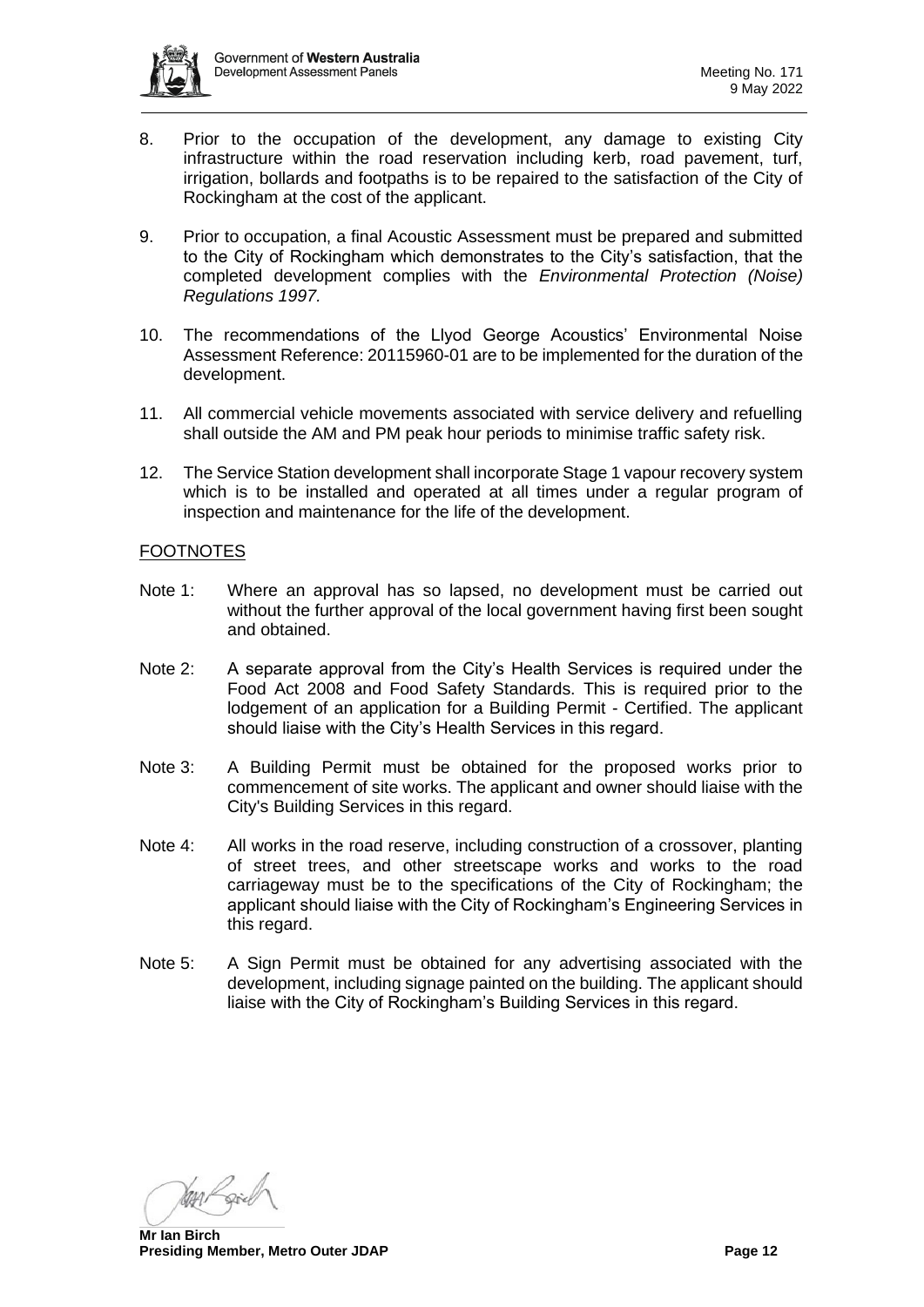

# **The Alternate Motion was put and CARRIED (3/2).**

- For: Mr Ian Birch Ms Sheryl Chaffer Mr Jason Hick
- Against: Cr Lorna Buchan Cr Mark Jones

**REASON:** The Alternate Motion as provided by the City of Rockingham under DAP Regulation 13 request. Whilst acknowledging that the number of crossovers serving the site from Safety Bay Road is not ideal in terms of current traffic engineering design standards, it was noted that this situation has been in place for many years and on evidence provided, has operated without undue traffic safety hazard. Modifications proposed to the two crossovers adjacent to the proposed petrol station slightly improve the current situation. Further, the revision of access by rationalisation of crossovers for the overall site would require significant modifications to the carpark currently serving the adjacent shopping centre and while recognising that this is all within the one lot, arguably it could be considered beyond the scope of the application before the panel. By majority, the panel was satisfied that the application could be approved, with appropriate conditions provided by the City.

### **PROCEDURAL MOTION**

**Moved by: Ms Sheryl Chaffer <b>Seconded by: Cr Mark Jones Seconded by: Cr Mark Jones** 

That the meeting be adjourned for a period of 5 minutes.

*The meeting was adjourned at 11:18am. The meeting was reconvened at 11:22am.*

### **The Procedural Motion was put and CARRIED UNANIMOUSLY**

**REASON:** To allow members a comfort break

### **8.2 Lot 53 (No.67) Folly Road, Baldivis**

Applicant: Archetype Design Studio Owner: Ms A P Byers Responsible Authority: City of Rockingham DAP File No: DAP/21/02148

<span id="page-12-0"></span>Development Description: Proposed Place of Worship (Hindu Temple)

Man Reich

**Mr Ian Birch Presiding Member, Metro Outer JDAP Page 13**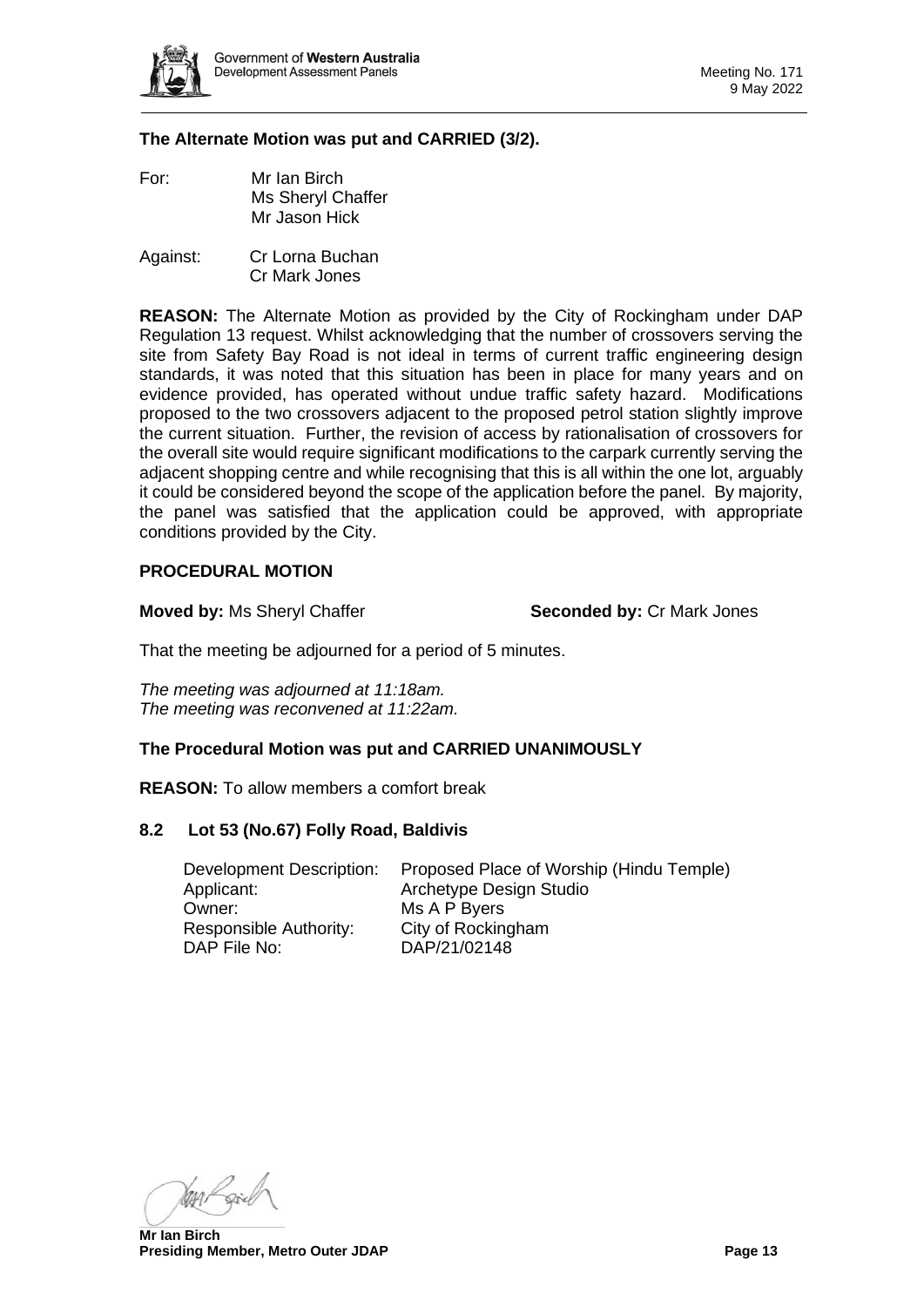

# **REPORT RECOMMENDATION**

# **Moved by: Cr Mark Jones <b>Seconded by: Cr Lorna Buchan**

That the Metro Outer Joint Development Assessment Panel resolves to:

**Refuse** DAP Application reference DAP/21/02148 and the accompanying plans:

- Location Plan, Drawing No. 01, Revision 1, dated 2 March 2022;
- Site Plan: Total Lot, Drawing No. 02, Revision 1, dated 2 March 2022;
- Proposed Development East of Mid Tree Line, Drawing No.3, Revision 1, dated 2 March 2022;
- Temple Plan, Priests Quarters & Toilet Block, Drawing No.4, Revision 1, dated 2 March 2022;
- Elevations, Drawing No.5, Revision 1, dated 2 March 2022;
- Multi-Purpose Hall, Dining & Library Plan, Drawing No.6, Revision 1, dated 2 March 2022;
- Multi-Purpose Hall, Dining & Library Elevations, Drawing No.7, Revision 1, dated 2 March 2022;
- Guests Accommodation Plan & Elevations, Drawing No.8, Revision 1, dated 2 March 2022;
- Landscape Plan, Drawing No.9, Revision 1, dated 2 March 2022;
- Staging Diagram, Drawing No.10, Revision 1, dated 2 March 2022;
- Perspective Renders, Drawing No.11, Revision 1, dated 2 March 2022.

In accordance with Clause 68 of the Planning and Development (Local Planning Schemes) Regulations 2015 and the provisions of clause 68(2)(c) of the deemed provisions of the City of Rockingham Town Planning Scheme No. 2, for the following reasons:

- 1. The proposed development is not consistent with the City's Town Planning Scheme No.2 Objective of the Rural Zone (Clause 4.11.1), which is to preserve land for farming and foster semi-rural development which is sympathetic to the rural character of the area.
- 2. The proposed development is not consistent with the strategic intent for Planning Precinct 2A under the City of Rockingham Planning Policy 3.3.1 – Rural Land Strategy, as it has not been sufficiently demonstrated that the development will protect and enhance the visual character of the rural area.
- 3. The intensity of the proposed development exceeds what could reasonably be expected within this rural area, based on the number of people likely to attend the site.
- 4. The proposed development has not demonstrated that the existing or proposed landscaping treatments, intended to visually screen the development, can be retained in its entirety and maintain compliance with State Planning Policy 3.7 - Planning Bushfire Prone Areas.

Van Reich

**Mr Ian Birch Presiding Member, Metro Outer JDAP Page 14 Page 14 Page 14**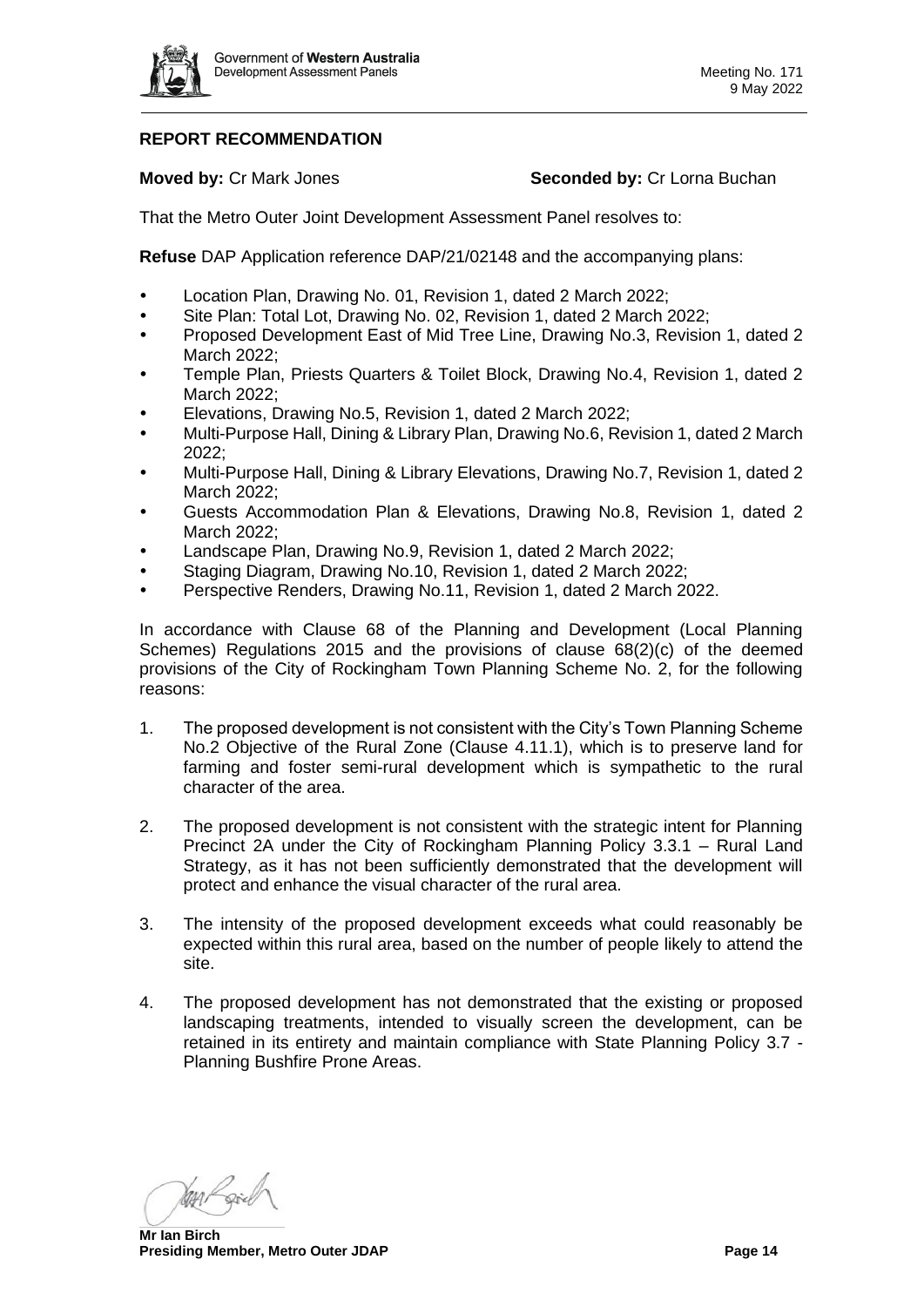

- 5. The acoustic barrier required to mitigate noise on Lot 923 Young Road, Baldivis is considered to adversely impact visual amenity when viewed from land to the north of the site; Young Road adjoining the site to the east, and potentially from Folly Road to the south.
- 6. The proposed development includes 'Grouped Dwellings' which is a prohibited ('X') land use in the Rural zone, under the City's Town Planning Scheme No.2.
- 7. The proposed development is contrary to orderly and proper planning principles.

# **The Report Recommendation was put and LOST (2/3).**

- For: Cr Lorna Buchan Cr Mark Jones
- Against: Mr Ian Birch Ms Sheryl Chaffer Mr Jason Hick

# **PROCEDURAL MOTION**

# **Moved by:** Mr Ian Birch **Seconded by:** Mr Jason Hick

That the consideration of DAP Application DAP/21/02148 be deferred until 8 August 2022, in accordance with section 5.10.1a of the DAP Standing Orders 2020, for the following reason:

To enable further discussion with the City to consider the late information provided by the applicant and seek clarification concerning:

- Landfill requirement for stormwater management and effluent disposal
- Hours of operation as it affects environmental noise measures
- Bushfire management requirements as they affect landscaping and screening
- Housing accommodation proposed on site

# **The Procedural Motion was put and CARRIED (3/2).**

| For: | Mr Ian Birch      |
|------|-------------------|
|      | Ms Sheryl Chaffer |
|      | Mr Jason Hick     |
|      |                   |

Against: Cr Lorna Buchan Cr Mark Jones

**REASON:** To enable the applicant and the City to consider and assess the outstanding matters referred to in the above procedural motion.

*Ms Sheryl Chaffer (Deputy Presiding Member) left the meeting at 2:30pm.*

Van Reich

**Mr Ian Birch Presiding Member, Metro Outer JDAP Page 15 Page 15 Page 15**